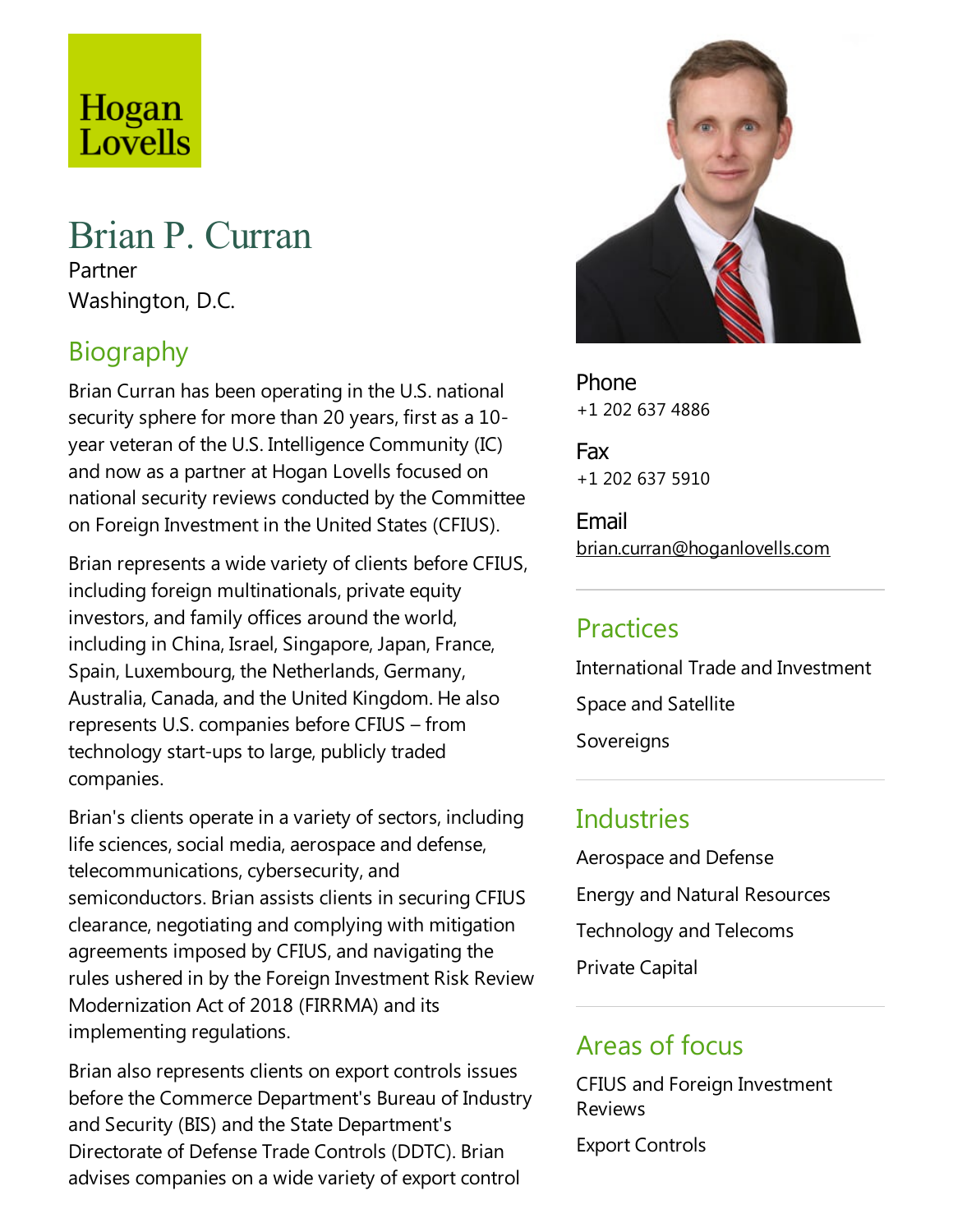issues, including mergers and acquisitions due diligence, export classifications, licensing, internal investigations, and voluntary disclosures.

#### Representative experience

Represented a major French transportation company before CFIUS in connection with its investments in two joint ventures.

Represented a Chinese investor before CFIUS in connection with the largest proposed Chinese acquisition of a U.S. company at the time.

Represented JX Nippon Oil & Gas Exploration Corporation before CFIUS in connection with a carbon capture and CO2-enhanced oil recovery project.

Advised universities and Internet and telecommunications companies on the export control implications of cyber attacks and cloud computing.

Conducted in-depth trade compliance audits for a major U.S. defense contractor.

Represented a U.S. electronics company in a complex multijurisdictional export control internal investigation.

# Awards and rankings

- $\blacksquare$  Dispute Resolution: International Trade, Next Generation Partner, Legal 500 US, 2017-2020
- **International Trade: CFIUS Experts, Recognised** Practitioner (Nationwide), Chambers USA, 2019
- **Dispute Resolution: International trade,** Recommendation, Legal 500 US, 2020
- International Trade: CFIUS Experts (Nationwide), Chambers USA, 2022

# Latest thinking and events

- **News** 
	- $\blacksquare$  BIS continues to expand export controls on Russia and Belarus and adds 71 entities to the Entity List
- **News** 
	- U.S. expands controls on exports of industrial and

**Sanctions** 

Technology Transfer, Deemed Exports, and University Based Fundamental Research

Hogan Lovells China Desk

Sovereigns: Debt & Restructuring

# Education and admissions

### Education

J.D.,The George Washington University Law School, with high honors, Order of the Coif, 2006

M.A., American University, School of International Service, Fellowship Recipient, 1995

B.A., College of William & Mary, 1992

#### **Memberships**

Member, Society for International Affairs

#### Bar admissions and qualifications

District of Columbia Virginia (inactive)